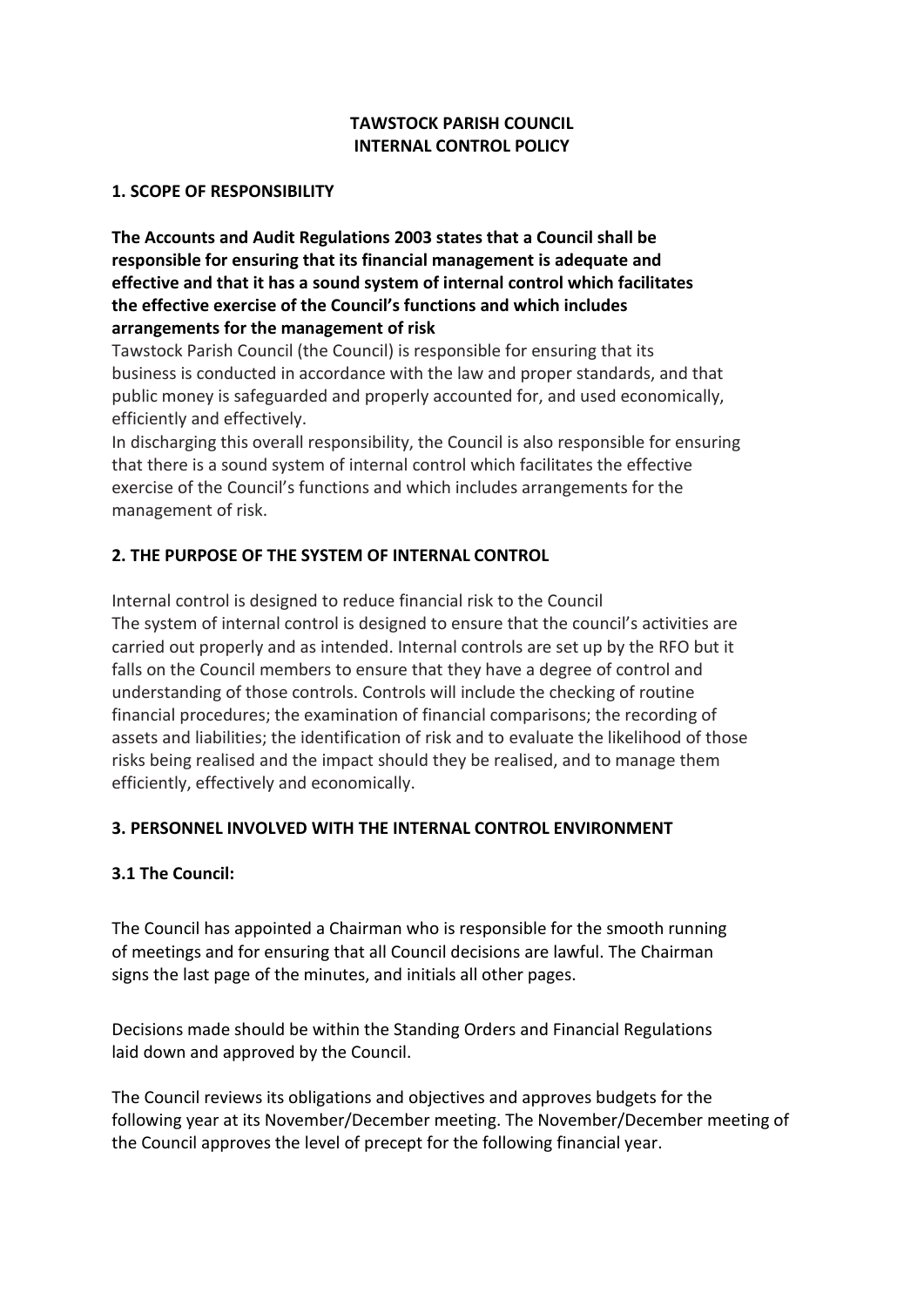The Council receives a financial statement which it approves at its Council meetings. Payments are made in accordance with Standing Orders and Financial Regulations.

Two councillors (out of appointed named signatories) must sign all cheques. The signatories will also initial the cheque stubs. The signatories will ensure that the cheque agrees with the amount of the invoice and the payee named on the invoice. The Clerk / RFO may not authorise payments, but a resolution from the Council proposed and seconded will agree the receipts and payments made for each month. Cheques will be signed in the body of the meeting. Members will initial the cheque **Stubs** 

At the year end, the Chairman shall ensure that the cash book totals are reconciled to the year-end bank statement and shall sign the cash book and the year-end bank statement as evidence of this check.

# **3.2 Clerk to the Council / Responsible Financial Officer:**

The Council has appointed a Clerk to the Council who acts as the Council's advisor and administrator. The Clerk is the Council's Responsible Financial Officer and is responsible for administering the Council's finances. The Clerk is responsible for the day to day compliance with laws and regulations that the Council is subject to and for managing risks. The Clerk also ensures that the Council's procedures, control systems and polices are maintained.

The duties of the Clerk / RFO are laid down in a Job Description.

The RFO submits all the requested information to the External Auditor by the required date.

The RFO arranges for the public notices to be displayed.

The RFO will retain all relevant documents relating to the financial year for 10 years (Annual Return, VAT Returns, PAYE/NIC information, Public notices, Fixed Asset register, Risk assessments; accounts and supporting information).

## **3.3 Internal Auditor**

The Council has appointed an Independent Internal Auditor who will report to the Council on the adequacy of it's:

- Records
- $\cdot$  procedures
- systems
- internal control
- regulations
- risk management
- reviews